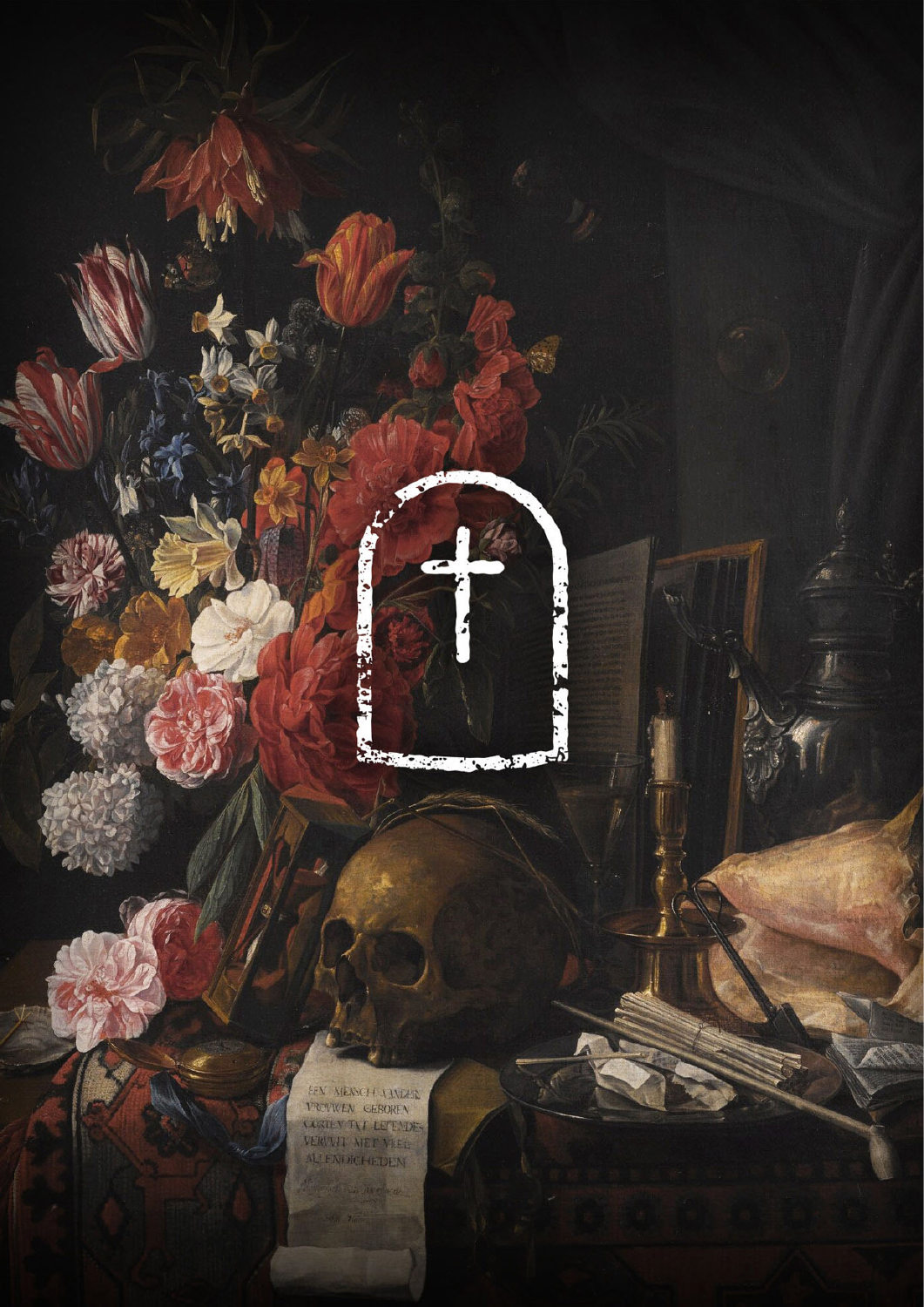



**OVERVIEW** Today we will be exploring Jesus' crucifixion, death, and burial. The emphasis is on laying our plans, disappointments and unfulflled hopes in the grave with Jesus. During these practices we will explore the spiritual disciplines of empathy, silence, self-examination and simplicity.

> **Disclaimer:** The first practice is designed to challenge our comfort zones and may evoke uncomfortable emotions as we dive into the reality of death and the grave. Before beginning please be mindful of your current emotional capacity and that of those who will be joining you (including children). Alternatively you can begin your journey with Part 2 below.

## **PRACTICE PART 1: GRAVES (DAYTIME)**

LECTION | EMPATHY

#### **CONTEXT**

Good Friday certainly didn't feel "good" to Jesus or his friends. A long, sleepless night followed by a "friendly backstabbing", a public arrest, and a failed court case resulting in immediate execution would be considered a "bad day" by most standards (John 18-19). Today we refect on the crucifxion and burial of Jesus and we'll be exploring the uncomfortable yet necessary role of death in the Easter story.

Death isn't something we like to give much airtime to in our modern culture, yet it is the inevitable culmination of each and every human life. Some deaths feel dignifed or even beautiful–the closing paragraph of a long and fulflling life story. Others feel tragic, unfair or even cruel, and challenge our sense of wellbeing and hope for a more perfect world. Whatever the context, we must grapple with death in order to understand and experience the true power of resurrection.

We will start our Easter weekend by reminding ourselves once again of the reality of the grave and allow this hard truth to prime our hearts to fully embrace the joy of rebirth!

### **HOW TO**

Locate a gravesite, cemetery or place of remembrance near you. It may be a site of incredible signifcance or a public space with no personal meaning whatsoever. As a group (or on your own) visit this location with a posture of observance, empathy, and reverence.

**OBSERVE:** Walk around. Observe the nature of "endings". Read the inscriptions and notice the length of lives lived and the nature of "fair" and unfair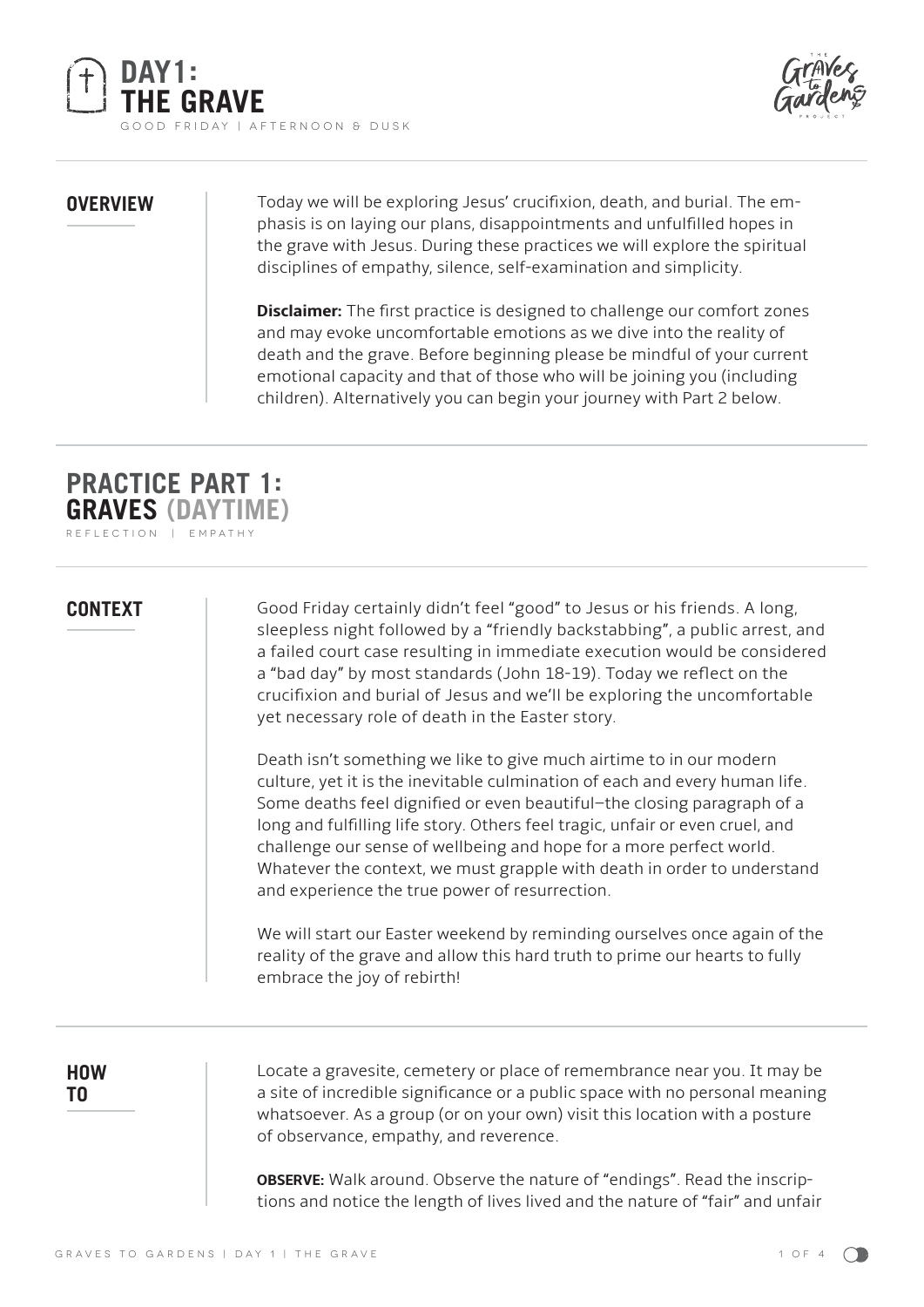



deaths. Allow yourself to dwell on notable features and take time to embrace any thoughts or feelings that come to the surface.

**DISCUSS/REFLECT:** What did you see and how did it make you feel? Why?

Allow your observations to draw out areas of disappointment or grief in your own life; unfulflled hopes and dreams, unmet expectations, failure, loss or heartbreak. As you move toward the evening practice, invite God to draw your attention to specifc instances in your life where hope has been lost, broken, or delayed. Begin to consider what it would mean for you to bury some of these expectations in the grave with Jesus.

**PRAY:** *Father, our lives are so often shaped by disappointment and grief. We so desperately cling to the outcomes we desire rather than surrendering our demands to you. Teach us to let go of control and trust you completely. Not our will, but yours be done.*

#### **NOTE FOR FAMILIES**

**CONT.**

*As is age-appropriate, invite your kids to explore the gravesites. Point out or read particular markers/sites to them. Ask questions (or allow them to ask you questions) about what they see and feel. Talk to them about how Jesus was crucifed and buried in a grave (tomb) and how His friends (the disciples) really thought it was all over. Explain that this weekend will be about exploring the story of Jesus' death, how sad and disappointed His followers were, and the incredibly amazing thing that happened after that! (Refrain from spoilers. Allow your child/children to experience each day for what it is: the disappointment, the waiting/unknown, and fnally the joy.)*

# **PRACTICE PART 2: LIGHTS OUT (EVENING)**

SILENCE | STILLNESS | SELF-EXAMINATION

**HOW TO**

As the sun begins to set, create an atmosphere of simplicity and calm in your living space by lighting candles around your home and turning off all lights, televisions, computers, phones, digital devices, etc. The goal is to set the tone for the evening and prepare your crew for the practice.

When everyone is gathered and ready to start the reading, extinguish all extra candles except for one placed in front of each person (or one shared candle for everyone). Our aim is to come to a point of total darkness by the end of this refection time so make sure you've pre-read all of the steps.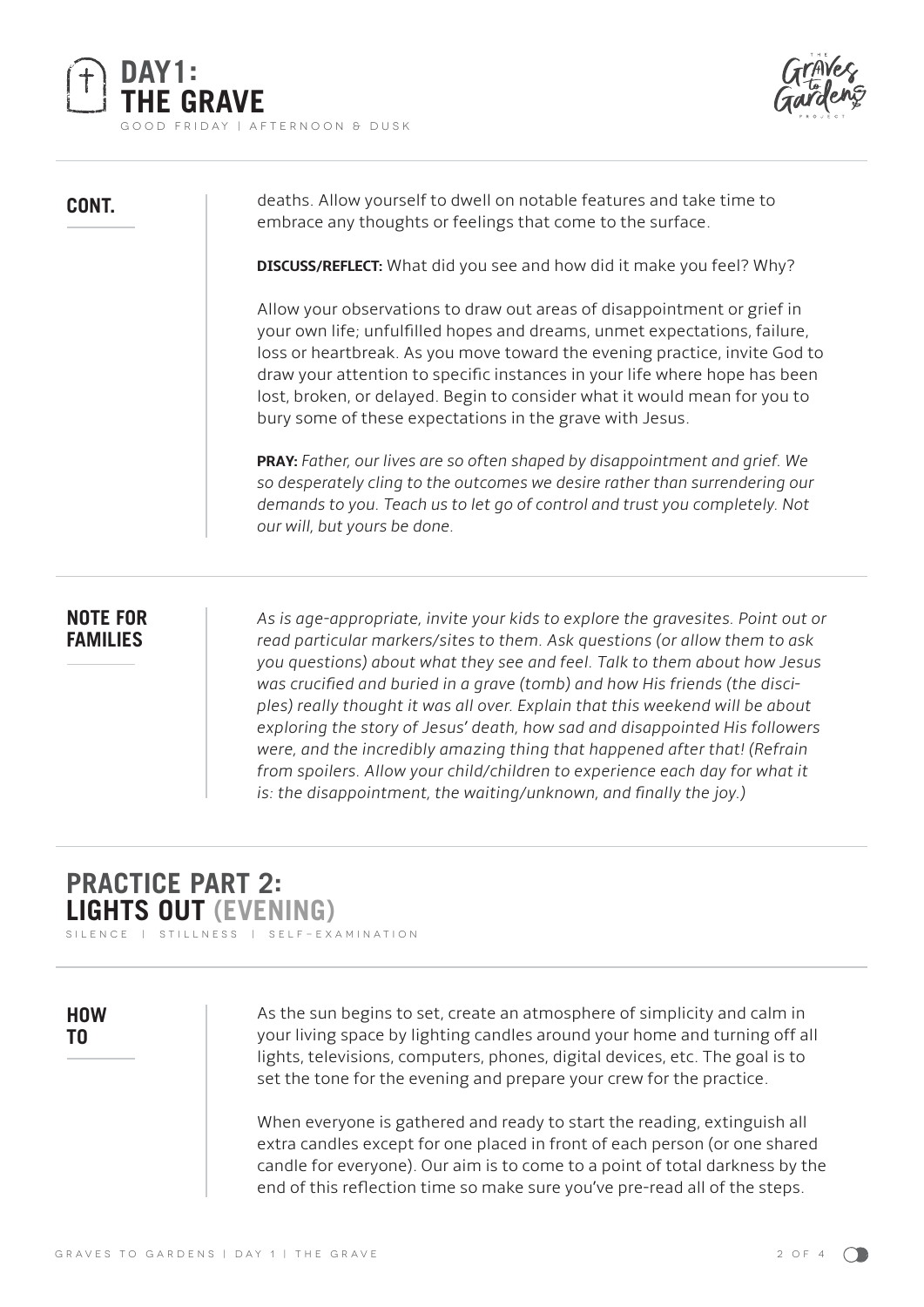



### **READ TOGETHER**

When you're ready to start, gather your household together (turn off any remaining devices) and invite someone to read the following:

**READER:** *Good Friday is the traditional observance of Jesus' death on the cross and His burial in the garden tomb. Tonight we are going to explore our own feelings of disappointment and grief through the eyes of the disciples.* 

**READ TOGETHER:** The Crucifixion & Burial of Christ. Choose from:

**Matthew 27:1-54 / Mark 15:1-40 / Luke 23:1-48 / John 19:1-30**

**REFLECT:** *Let's take a moment to refect on the experience of the disciples as they watched Jesus, their greatest hope, die right in front of them, buried in a tomb and sealed up with a heavy stone.*

**DISCUSS:** *How do you imagine the disciples were feeling at this point? How would you feel?*

**READER:** *They say grief is the price we pay for love, but perhaps it's also the price we pay for having hope. Much like the disciples, we all experience grief when our hopes and desires come crashing down. From the smallest disappointment to the greatest loss, unfulflled expectations keep us in a state of constant recalibration, searching for a new route to the life we imagined we'd have. The unfortunate fact is that the tighter we hold onto these unmet expectations, the longer our grief lasts. As the Hebrew proverb says, "Hope deferred makes the heart sick" (Proverbs 13:12).*

*But here's the big secret of Easter: In order for any hope to be fulflled, for any garden to produce a harvest, the seeds must frst be buried in the dirt—hidden,*  dark and alone. Jesus spoke this truth of Himself when He said, "unless a kernel *of wheat falls to the ground and dies, it remains only a single seed. But if it dies, it produces many seeds." (John 12:24) Every plan, hope, dream, or desire we have will only be able to blossom to its fullest potential if we're willing to bury it in the ground with Jesus and completely let go of control. It is only from this dark and silent grave of surrender that true beauty can spring forth.*

#### **In stillness invite your household/group to respond to the following:**

**ASK:** *Let's ask God to bring to mind any unfulflled dreams or unmet expectations we've been carrying...*

**LISTEN:** *We'll take a few minutes of silence to listen together as He brings these things to mind. Consider writing them down or simply hold them in your mind.*

**SILENCE:** 2-5 minutes (or as needed)